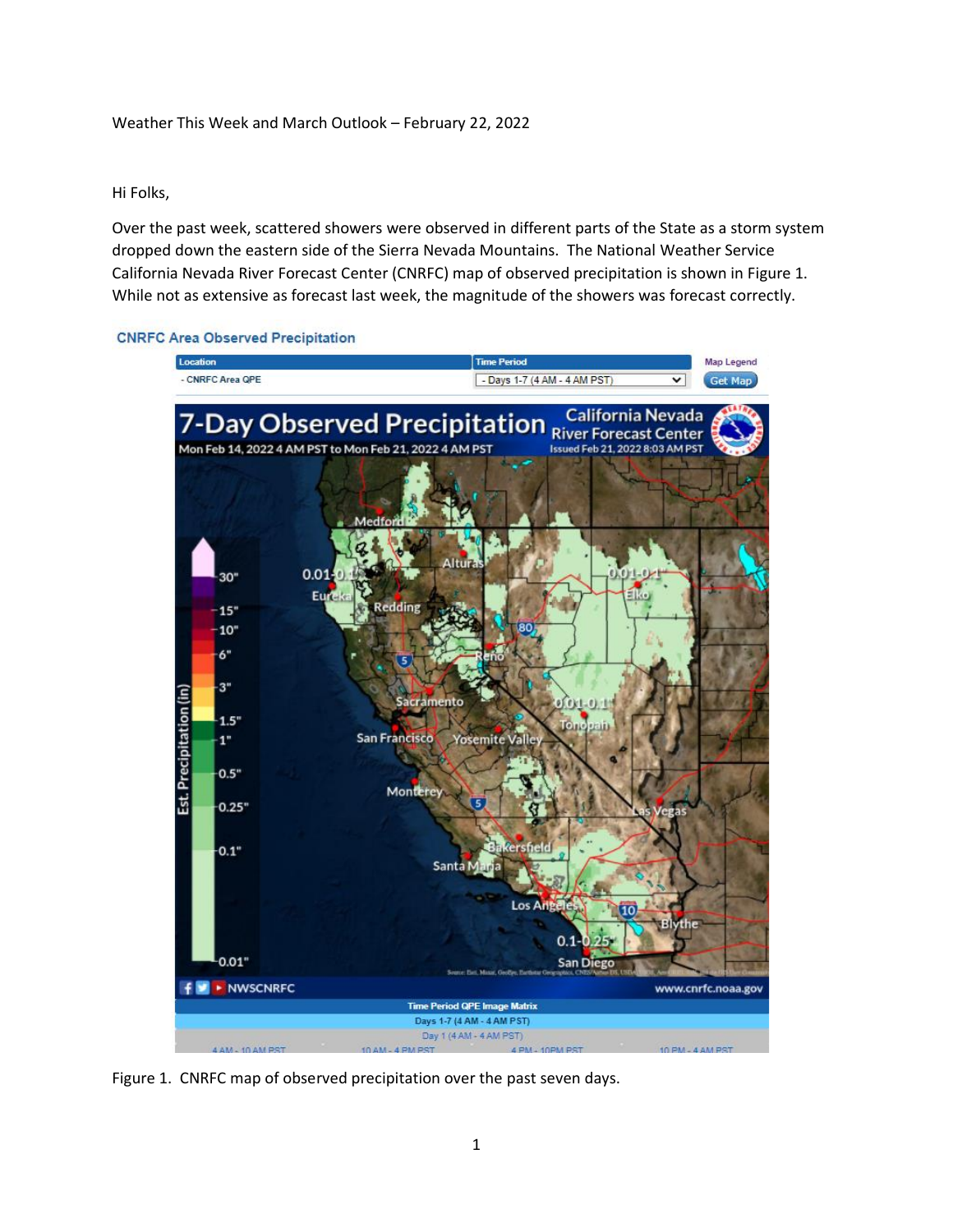Over the next six days, more precipitation is forecast as another system drops into California from the Gulf of Alaska. The CNRFC map of forecast precipitation is shown in Figure 2. Note higher amounts of precipitation are forecast as this system moves down the coast rather than down the east side of the Sierra. With access to more moisture from the Pacific Ocean, precipitation totals may reach an inch in some places. While February totals are still well below average, the moisture is needed. The cold air with the storm means that the snowpack will stop melting and maybe have some snow water equivalent added.



Figure 2. CNRFC map of forecast precipitation over the next six days.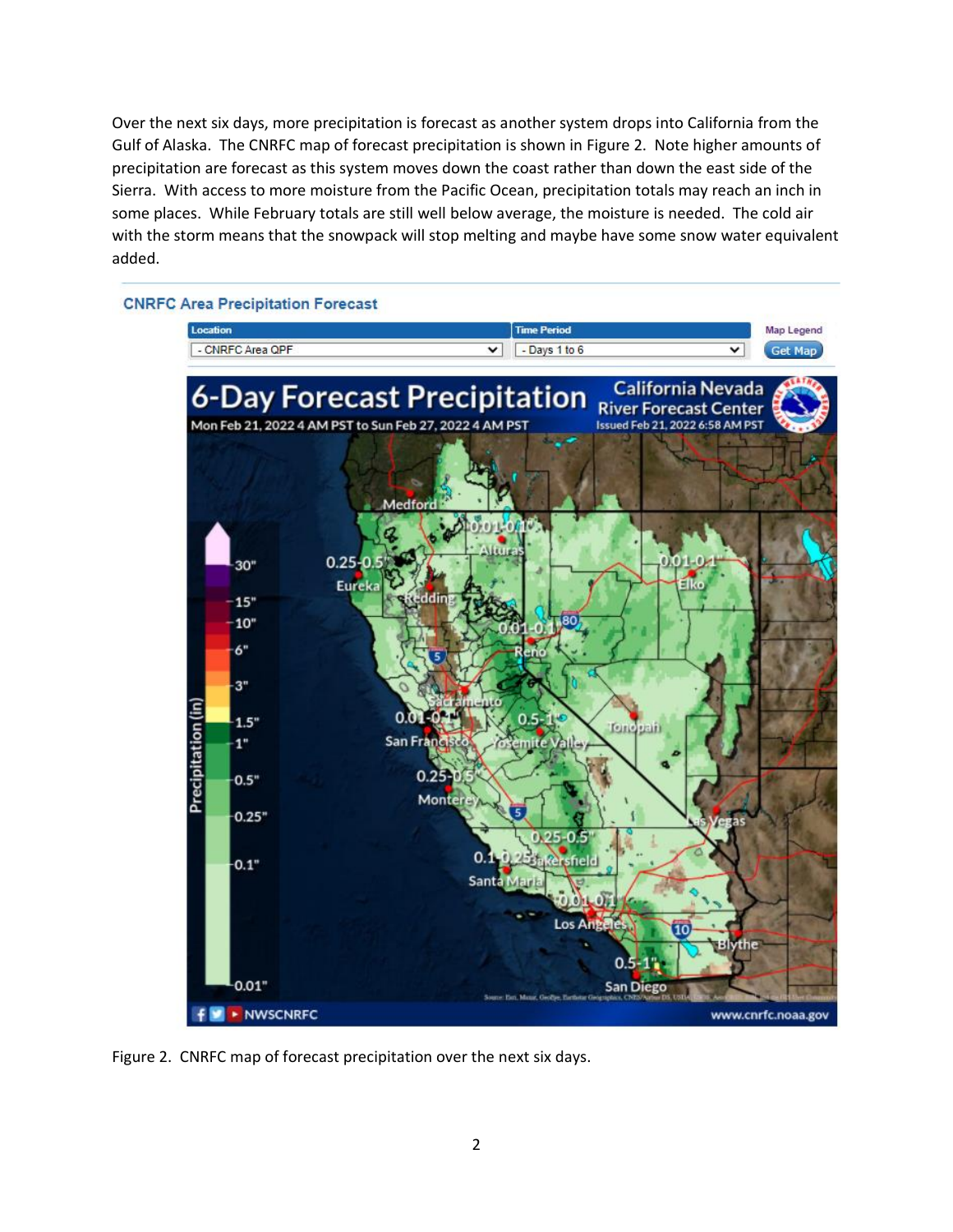A challenge associated with this week's storm is the polar air mass also moving south this week. Temperatures will be much cooler this week and frost/freeze warnings will be in place starting Tuesday night. Some areas may see some unusual snow showers with the combination of a storm and the polar air outbreak. This can create problems for plants with new growth and for the almond bloom in progress. The extent of the frost/freeze damage will have to be evaluated after the event. This can impact water management as water is sometimes used for frost protection. Overnight lows in the Russian River and Sacramento Valley are expected to drop into the upper 20's this week. The San Joaquin Valley may see sub-freezing temperatures and has a chance for snow to fall in areas that don't normally see snowfall. A CNRFC map of freezing elevations for early Wednesday morning is shown in Figure 3 and for Thursday morning is shown in Figure 4.



Figure 3. CNRFC map of forecast freezing elevations for Tuesday morning.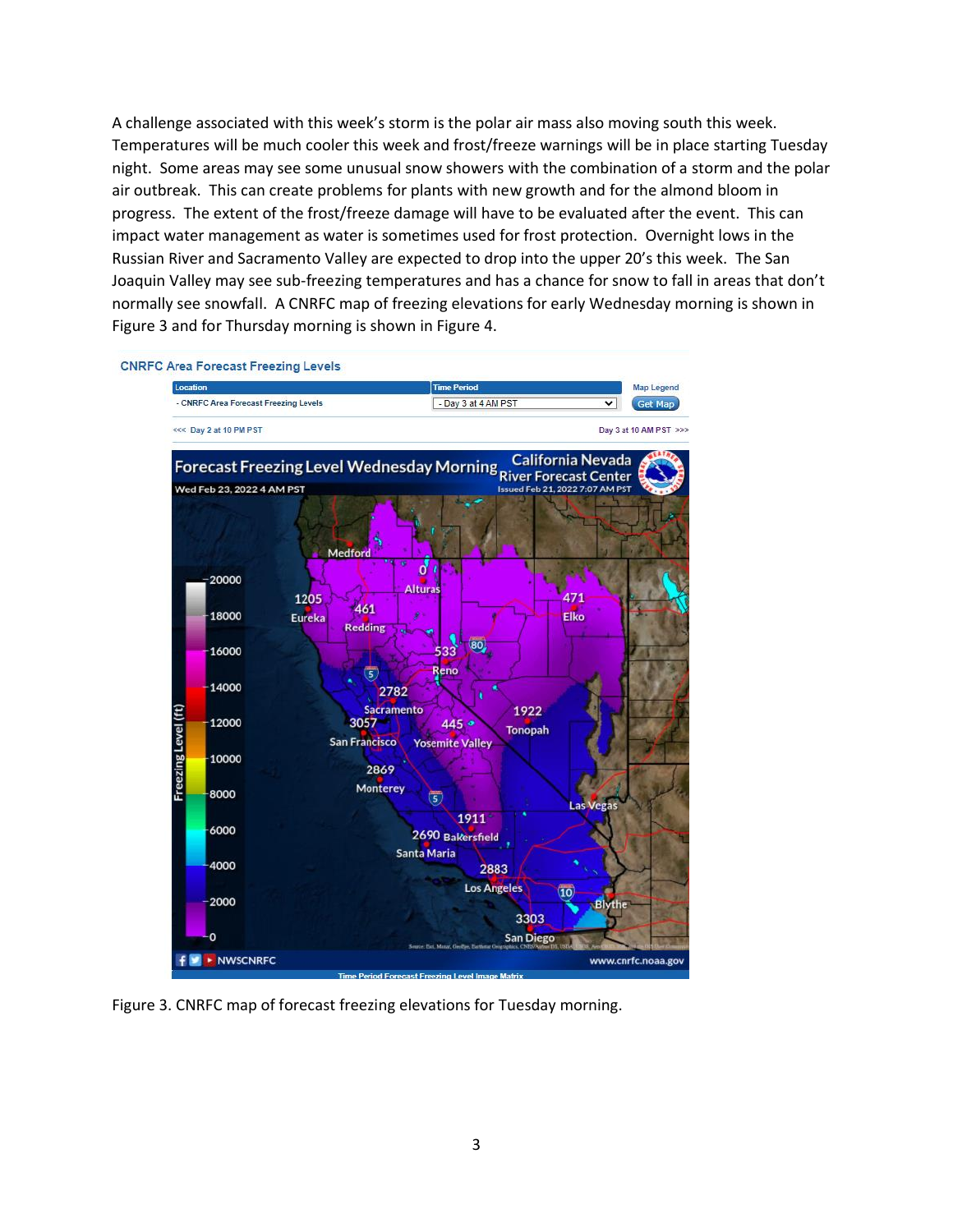#### **CNRFC Area Forecast Freezing Levels**



Figure 4. CNRFC map of freezing elevations for Wednesday morning.

There is strong interest in a pattern change for March where more precipitation can make it to the State offsetting the historically dry conditions of January and February. The National Weather Service's Climate Prediction Center (CPC) released updated outlooks at the end of last week. The March precipitation outlook is shown in Figure 5 which depicts increased chances for above average precipitation for the northern part of the State. The temperature outlook favors below average outcomes for the northern part of the Sate and equal chances of above or below normal temperatures elsewhere.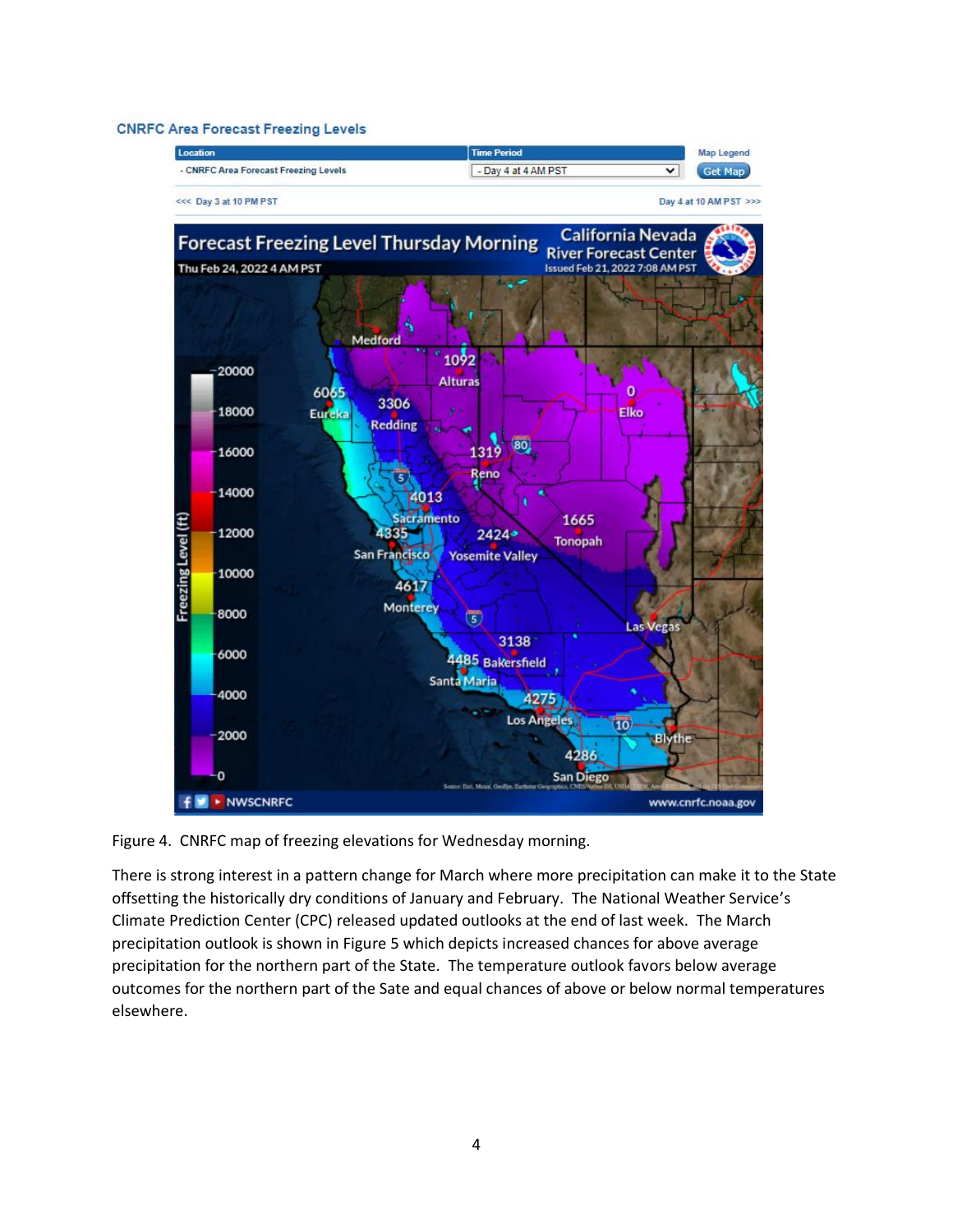

Figure 5. CPC map of monthly precipitation outlook for March.

Looking at other sources of information for March climate outlooks, Figure 6 shows the Center for Western Weather and Water Extremes (CW3E) and NASA JPL ridging outlook for weeks 5 and 6. The south and west ridging outcomes rise above climatology indicating the potential for above normal precipitation for the northern part of the State. The National Multi-Model Ensemble (NMME) outlook for March shown in Figure 7 also indicates that above average precipitation is favored for the northern mountains of California. A dry outcome is favored by the CW3E and NMME outlooks. March will also bring the arrival of Spring with the vernal equinox and day length and sun angle will increase notably while the seasonal window of California's wet season draws to a close. The next forecast discussion will be sent out on February 28.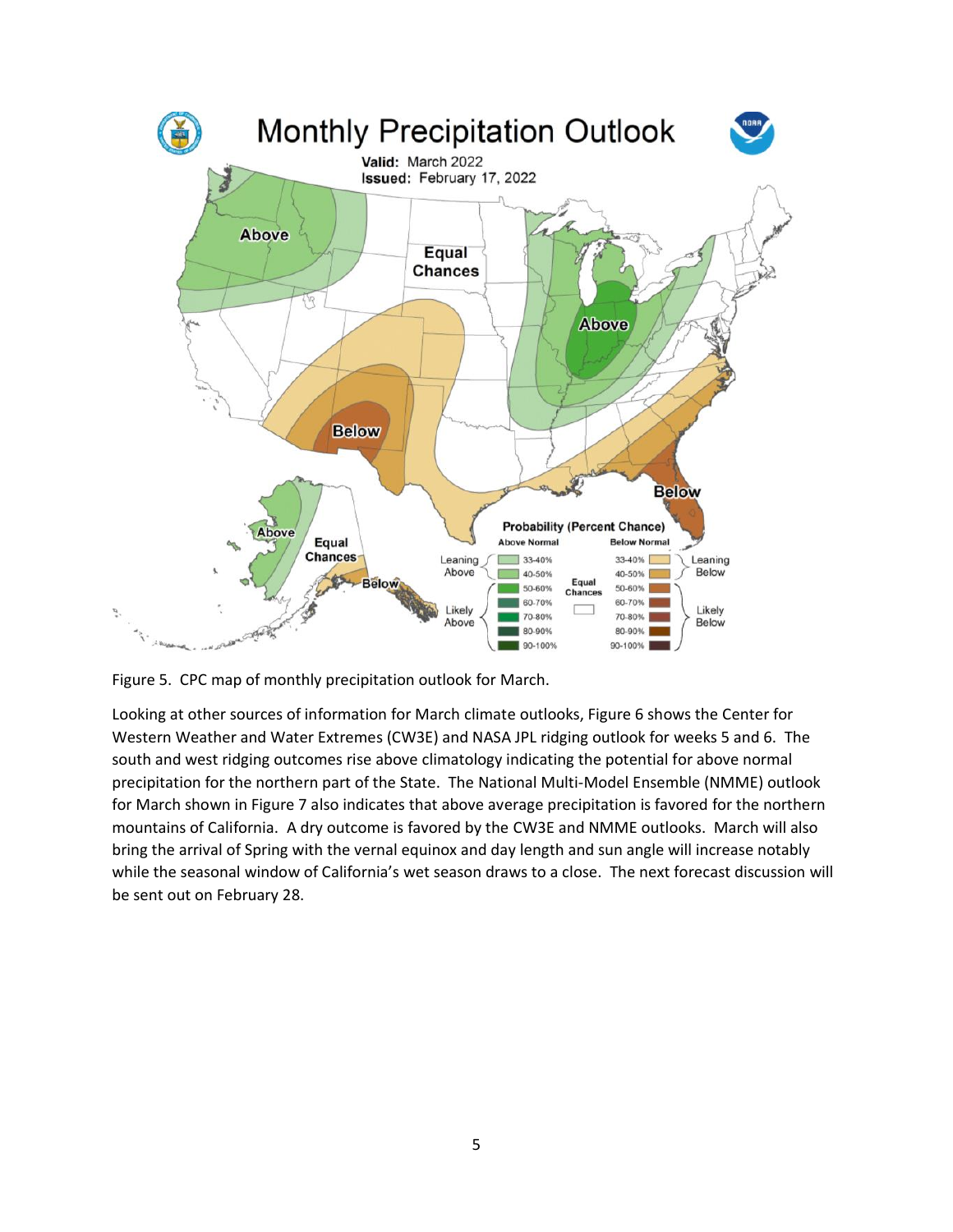# **CW3E Subseasonal Ridging Forecast**

(Uses NCEP CFSv2 model)



Figure 6. CW3E ridging forecast for weeks 5 and 6.